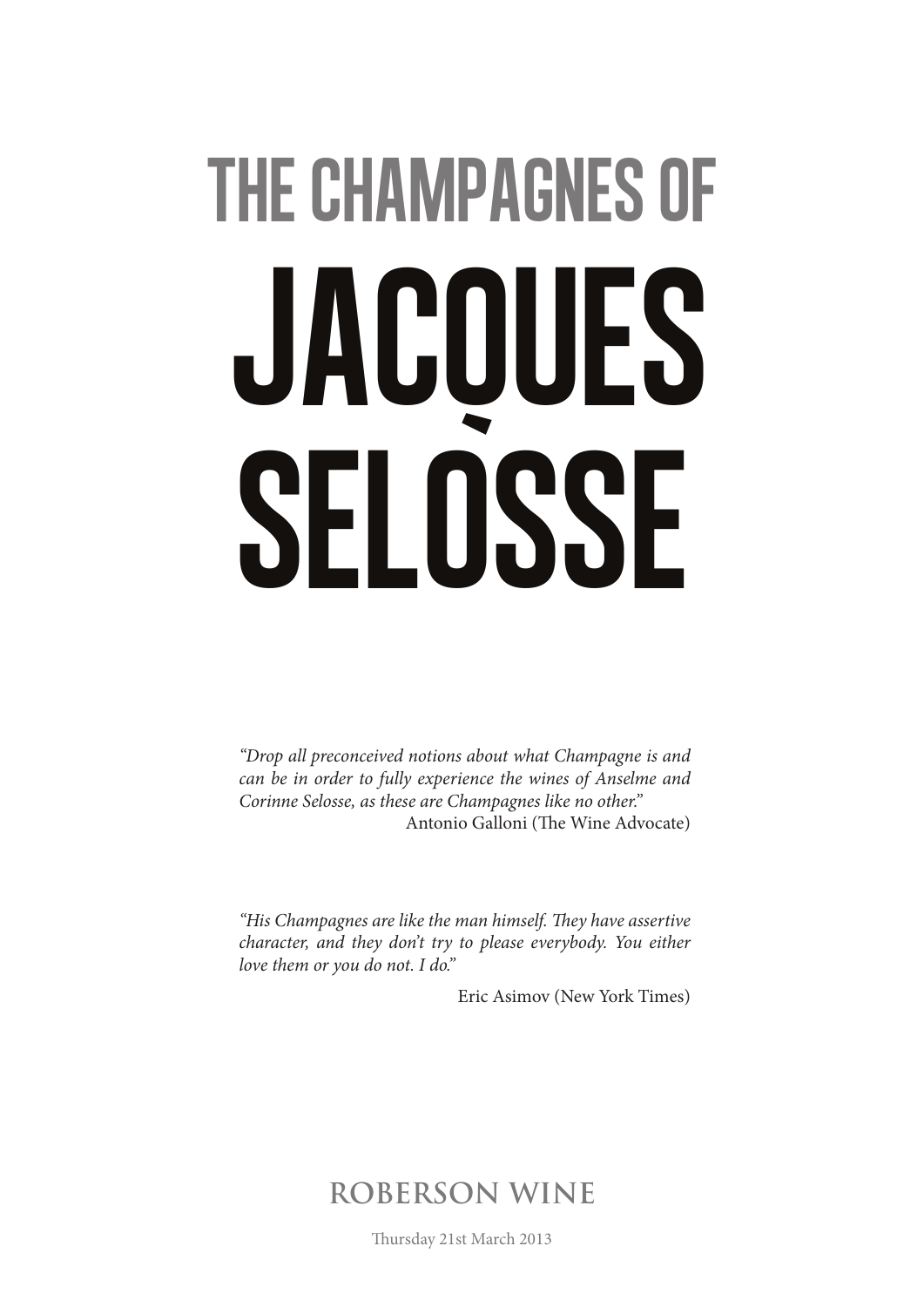## the domaine

#### **JACOUES SELOSSE**

Most French wine regions have their cult personalities. In the Rhône Valley there is Marcel Guigal and Jacques Reynaud; in the Languedoc Aimé Guibert and Laurent Vaillé; in Burgundy Henri Jayer, Jean-François Coche and Lalou-Bize Leroy. In Champagne however, most of the legendary characters are historical and linked to today's mega houses and luxury brands - Dom Perignon, Lilly Bollinger and the widow Barbe-Nicole Clicquot. Things are changing however. A new cast has emerged over the last couple of decades, and the lead role is played by Anselme Selosse - already a legend in his own lifetime.

Anselme decided early that he was going to do things differently. He trained in Burgundy during the 1970s, when the estate bottling revolution swung into action and the act of labelling one's own production - rather than selling it to the previously dominant negociant houses - became the rule rather than the exception. This sounded the death knell for many merchant houses and those that survived (the likes of Jadot, Drouhin, Bouchard etc) had to adapt to the new reality by becoming significant land holders in their own right. This burgeoning group of small grower/bottlers were content to make tiny quantities of terroir specific wines that celebrated the vineyard plots that they came from rather than being blended into obscurity. While the merchants had been sure to do this with the famous 1er and Grand Crus, the rise of the grower meant that *all* the nuances of Burgundy's terroir could finally be celebrated.

In 1974, Anselme took the ideas he had developed in Burgundy back home and by 1980 he had succeeded his father at the family domaine. He stamped his forceful personality on proceedings by immediately moving to organic farming and shifting the emphasis to one of conscientious and committed viticulture. In a region obsessed with yields (the higher the better), Anselme slashed the crop that he expected to take from his vines and put all of his energy into creating a harmonious environment for his plants to grow in. He is, first and foremost, a farmer, and one that takes enormous care of his land. While much of his approach may seem biodynamic, he doesn't go in for most of Steiner's methods, but does what he can to promote harmony and balance in his eco-system and only intervenes when absolutely necessary.

Organic viticulture and low yields weren't the only revolutionary seeds sown by Selosse in those early days - he had fantastic vineyard sites in a range of Grand Cru villages and these were to be celebrated in the range of wines he would develop over the coming years.

Before long, people were talking about Selosse and his idiosyncratic cuvées, more akin to white Burgundy with bubbles than anything that had gone before them in Champagne. During the 1990s his reputation began to build and by the time he elected to withdraw his wines from the American market in 2002 (the rumour goes that it was in response to American attitudes to the French following the invasion of Iraq), he already had a cult following. In the last decade this has bloomed into him being recognised as the founding father and leading light of the grower movement, a category of Champagne that becomes more and more important every year. The likes of Egly-Ouriet (a close friend of Anselme), Jerome Prevost, Larmandier-Bernier, Pierre Peters and many more, are permanent fixtures on the world's best wine lists. For the record, Selosse was back in the USA from 2007 and it is across the Atlantic where some of his most enthusiastic fans are to be found - the Wine Advocate have bestowed some big scores and glowing endorsements of the wines that have been partly responsible for the escalation in the prices of Selosse's wines. Today they are some of the region's most expensive bottles and certainly some of the most difficult to find.